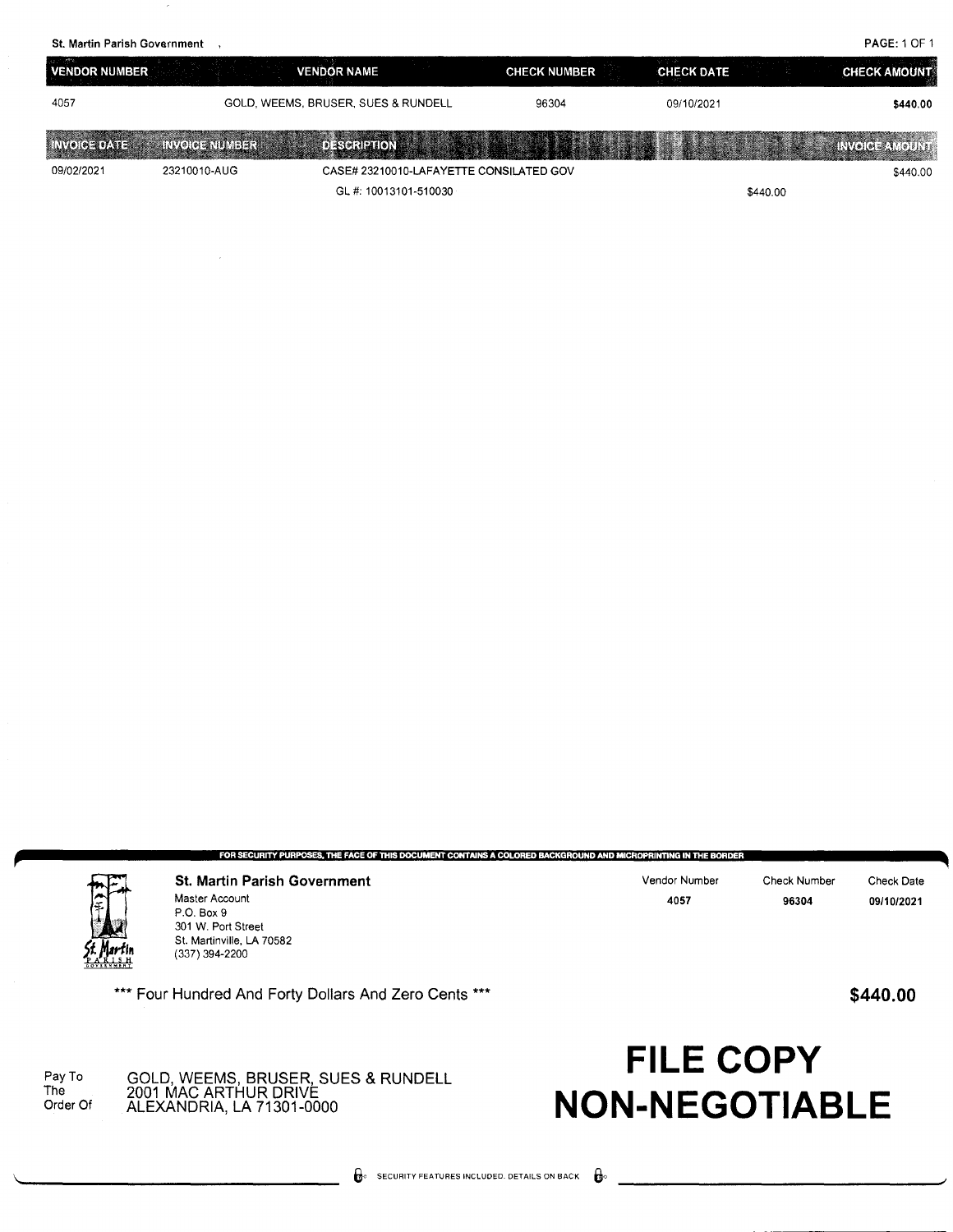$\label{eq:2.1} \mathcal{L}_{\mathcal{A}}(\mathcal{A}) = \mathcal{A}(\mathcal{A}) \mathcal{A}(\mathcal{A}) = \mathcal{A}(\mathcal{A}) \mathcal{A}(\mathcal{A}) = \mathcal{A}(\mathcal{A}) \mathcal{A}(\mathcal{A}) = \mathcal{A}(\mathcal{A}) \mathcal{A}(\mathcal{A}) = \mathcal{A}(\mathcal{A}) \mathcal{A}(\mathcal{A}) = \mathcal{A}(\mathcal{A}) \mathcal{A}(\mathcal{A}) = \mathcal{A}(\mathcal{A}) \mathcal{A}(\mathcal{A}) = \mathcal{A}(\mathcal{A}) \mathcal{A$ 

 $\cdot$ 

コンピュー Subjects (の) がいかん かんこう かんきょう かいきょう しょうかい しょうかん しょうかん こうしん やくしょう あいしょう あいかん かんきょう はんせい しょう こうしょう しょうかい しょうかい しょうかん こうしょう



. The contraction of the contract of the contract of the contract of the contract of the contract of the contract of the contract of the contract of the contract of the contract of the contract of the contract of the cont

 $\label{eq:2.1} \mathcal{L}(\mathcal{L}) = \mathcal{L}(\mathcal{L}(\mathcal{L})) = \mathcal{L}(\mathcal{L}(\mathcal{L})) = \mathcal{L}(\mathcal{L}(\mathcal{L})) = \mathcal{L}(\mathcal{L}(\mathcal{L})) = \mathcal{L}(\mathcal{L}(\mathcal{L})) = \mathcal{L}(\mathcal{L}(\mathcal{L})) = \mathcal{L}(\mathcal{L}(\mathcal{L})) = \mathcal{L}(\mathcal{L}(\mathcal{L})) = \mathcal{L}(\mathcal{L}(\mathcal{L})) = \mathcal{L}(\mathcal{L}(\mathcal{L})) = \mathcal{L}(\math$ 

of the Sales of the Kingdom

 $\mathbb{R}$ 

- Control Control Control Control Control Control Control Control Control Control Control Control Control Control Control Control Control Control Control Control Control Control Control Control Control Control Control Co

 $\hat{\mathcal{L}}$ 

 $\hat{r}$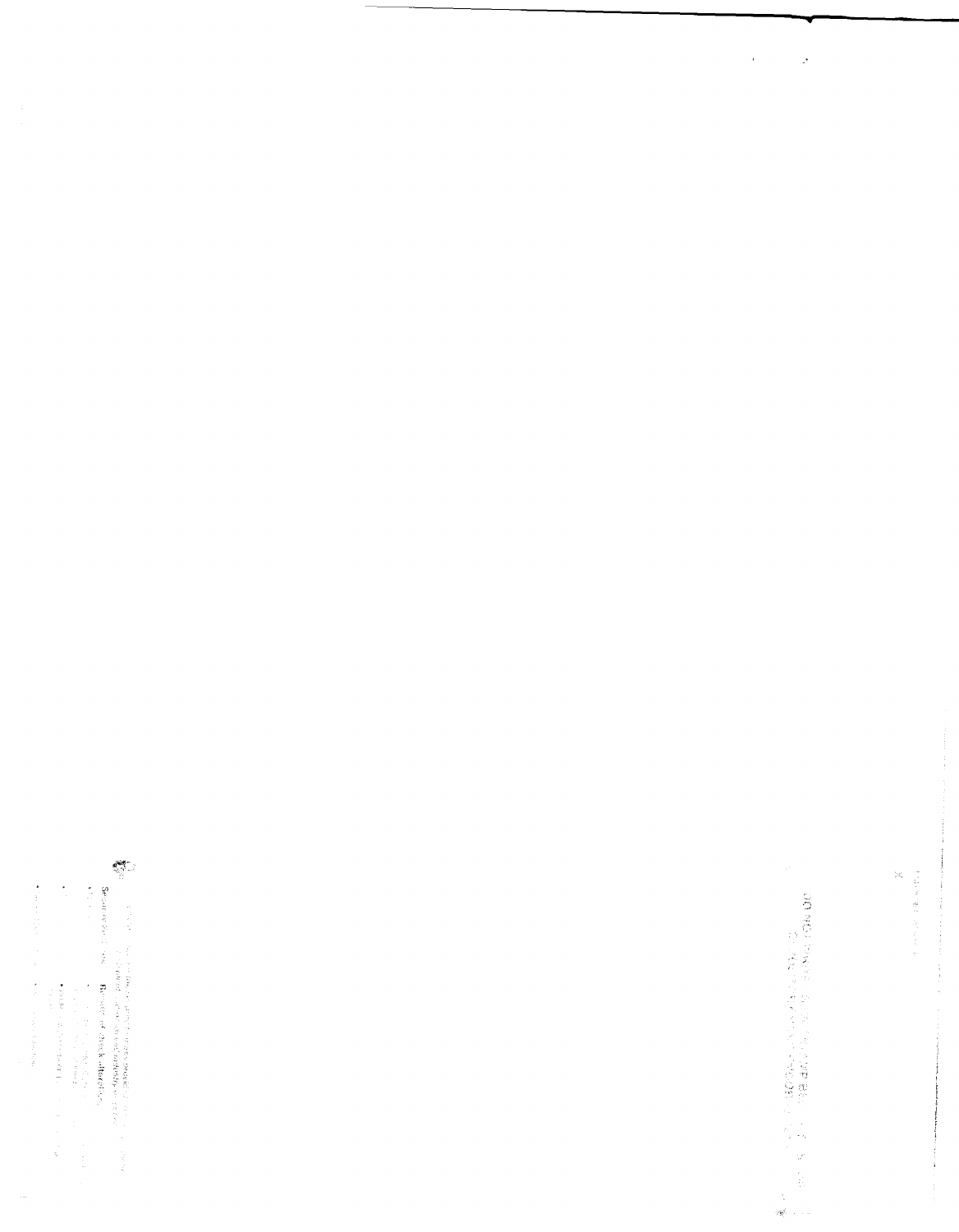

(A Professional Law Corporation) 2001 MacArthur Drive Alexandria, LA 71301

(318) 445-6471 Federal Tax ID: 72-0970307 For Services Rendered Through: August 31, 2021 Statement No. 203738 9/2/2021

**RECEIVED**<br>**RECEIVED**<br>**SEP 0 7 202 SEP O 7** <sup>2021</sup>

**ST** MARTIN PARISH GOVERNMENT

St. Martin Parish Government Chester Cedars, Parish President P.O. Box9 St. Martinville, LA 70582

**Matter or Opposing Party:** Lafayette Parish Consolidated Govrnment

**Case Number:** 23210010

**Current Billing:** 440.00

Previous Balance Due: 0.00

Trust Account Payments: 0.00<br>
Total Now Due: 440.00

**Amount Enclosed:** 

PLEASE RETURN THIS PAGE WITH YOUR PAYMENT. Thank you for your cooperation.

Pursuant to Rule 1.8 (e) of the Louisiana Rules of Professional Conduct and our agreement for legal services, this statement may contain charges for paralegal services and for advanced court costs, litigation or other reasonably incurred expenses directly related to your representation, including computer legal research charges, long distance telephone expense, copying charges, mileage, and outside courier service charges.

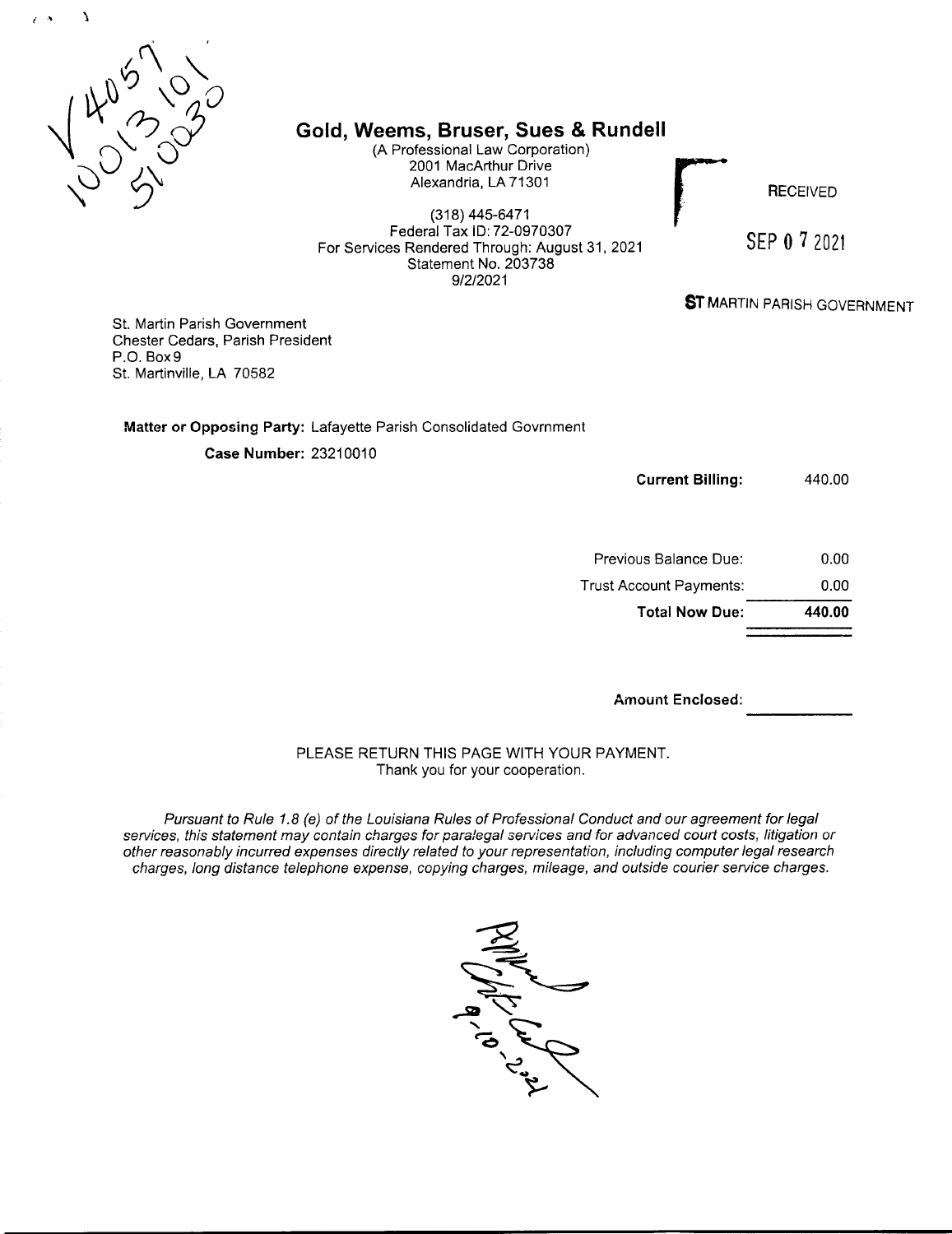(A Professional Law Corporation) 2001 MacArthur Drive Alexandria, LA 71301

#### (318) 445-6471 Federal Tax ID: 72-0970307 For Services Rendered Through: 08/31/2021 Statement No. 203738 9/2/2021

St. Martin Parish Government Chester Cedars, Parish President P.O. Box9 St. Martinville, LA 70582

, .  $\lambda$ 

 $\ddot{\phantom{a}}$ 

 $\overline{1}$ 

#### **Matter or Opposing Party:** Lafayette Parish Consolidated Govrnment

**Case Number:** 23210010

| <b>Professional Fees</b>                                                                                                             | Rate         | <b>Hours</b> |
|--------------------------------------------------------------------------------------------------------------------------------------|--------------|--------------|
| 07/09/2021<br>Steven M. Oxenhandler                                                                                                  | 200.00       | 0.10         |
| Received and reviewed new Ordinance and drafted and transmitted email to<br>Chester Cedars about the date of inspection with expert. |              |              |
| Steven M. Oxenhandler<br>07/24/2021                                                                                                  | 200.00       | 0.10         |
| Received and reviewed Bluewing Civil Consulting Report.                                                                              |              |              |
| Steven M. Oxenhandler<br>08/25/2021                                                                                                  | 200.00       | 0.10         |
| Received, reviewed, and responded to Lesley Thibodeaux email about setting<br>up meeting on 9/8/21, to discuss spoil bank report.    |              |              |
| Michael J. OShee<br>08/30/2021                                                                                                       | 200.00       | 1.50         |
| Review documents RE Corps of Engineers materials; prepare notes.                                                                     |              |              |
| 08/30/2021<br>Steven M. Oxenhandler                                                                                                  | 200.00       | 0.40         |
| Received and reviewed documents sent by Chester Cedars in response to<br>Lafayette Parish's latest overtures.                        |              |              |
|                                                                                                                                      | Total Hours: | 2.20         |
|                                                                                                                                      | Total Fees:  | 440.00       |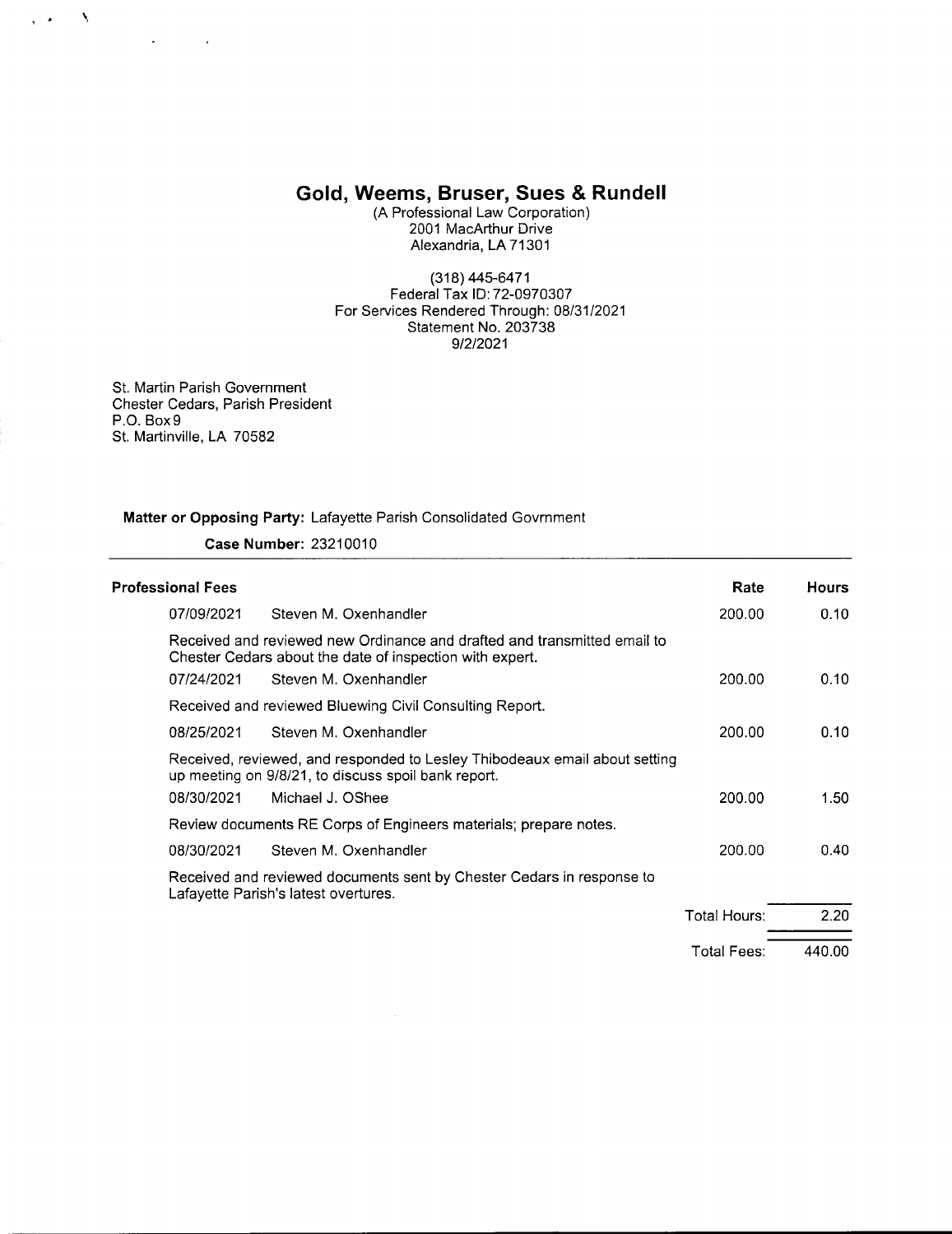| Gold, Weems, Bruser, Sues & Rundell<br>Matter or Opposing Party: Lafayette Parish Consolidated Govrnment<br>Case Number: 23210010 |                                          |                         |                   |  |
|-----------------------------------------------------------------------------------------------------------------------------------|------------------------------------------|-------------------------|-------------------|--|
| <b>Payments</b>                                                                                                                   |                                          |                         |                   |  |
| 08/03/2021                                                                                                                        | St. Martin Parish Government - Ck. 95634 | 1,120.00                |                   |  |
|                                                                                                                                   |                                          | 1,120.00                |                   |  |
| Trust Balance:                                                                                                                    |                                          | <b>Current Billing:</b> | 440.00            |  |
|                                                                                                                                   |                                          | Previous Balance Due:   | 0.00 <sub>1</sub> |  |
|                                                                                                                                   |                                          | Trust Account Payments: | 0.00              |  |
|                                                                                                                                   |                                          | <b>Total Now Due:</b>   | 440.00            |  |

r ·• **'I.**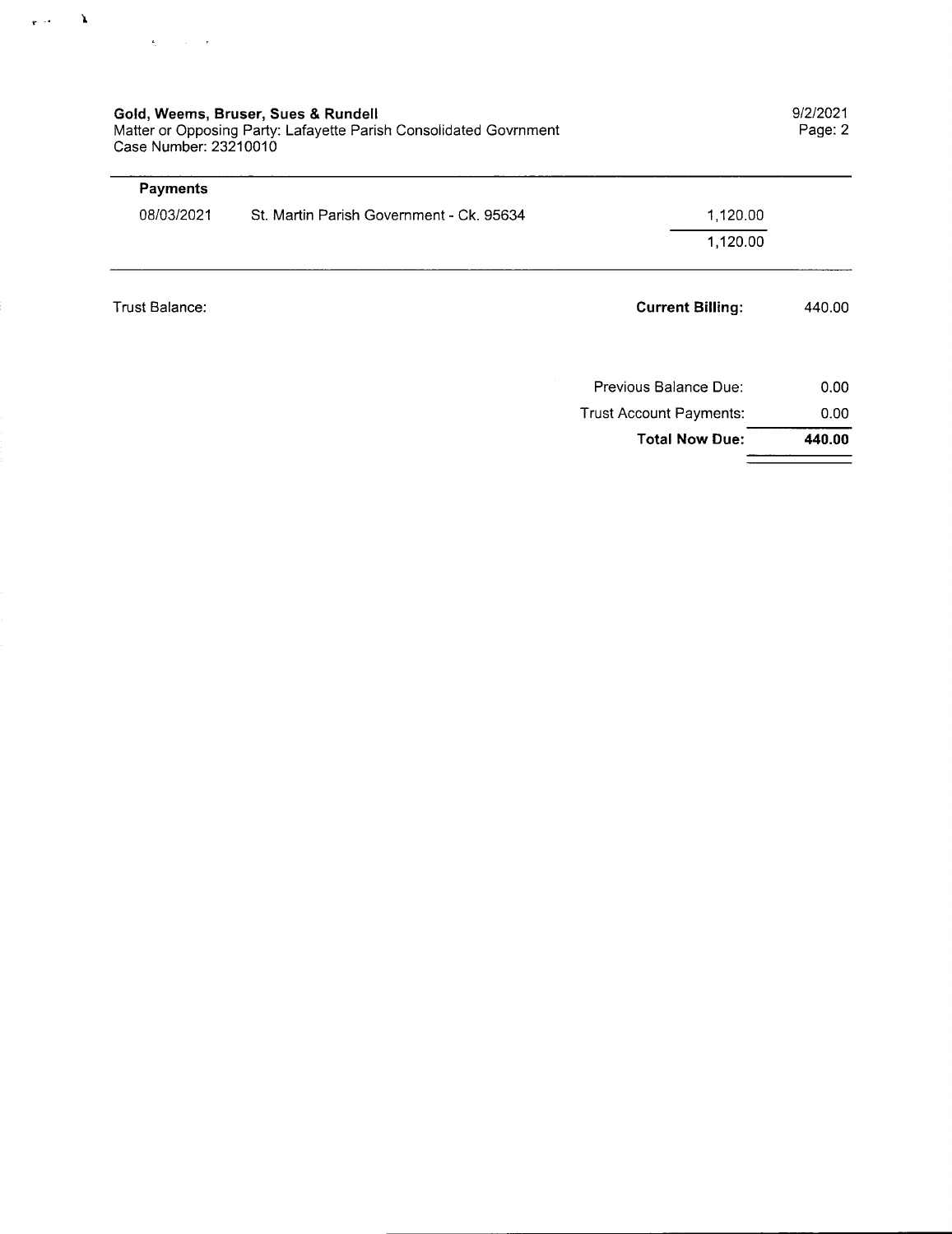|            |        | INVOICE DATE INVOICE NUMBER DESCRIPTION            |            |
|------------|--------|----------------------------------------------------|------------|
| 07/02/2021 | 202546 | CASE # 23210010--LAFAYETTE PARISH CONS, GOVERNMENT |            |
|            |        | GL #: 10013101-510030                              | \$1.120.00 |

FOR SECURITY PURPOSES, THE FACE OF THIS DOCUMENT CONTAINS A COLORED BACKGROUND AND MICROPRINTING IN THE BOR



**p** 

**St. Martin Parish Government**  Master Account P.O. Box 9 301 W. Port Street St. Martinville, LA 70582 (337) 394-2200

| Vendor Number | Check Number | Check Date |
|---------------|--------------|------------|
| 4057          | 95634        | 07/29/2021 |
|               |              |            |

\*\*\* One Thousand One Hundred And Twenty Dollars And Zero Cents \*\*\*

**\$1,120.00** 

'

\$1,120.00

Pay To The Order Of GOLD, WEEMS, BRUSER, SUES & RUNDELL 2001 MAC ARTHUR DRIVE ALEXANDRIA, LA 71301-0000

# **FILE COPY NON-NEGOTIABLE**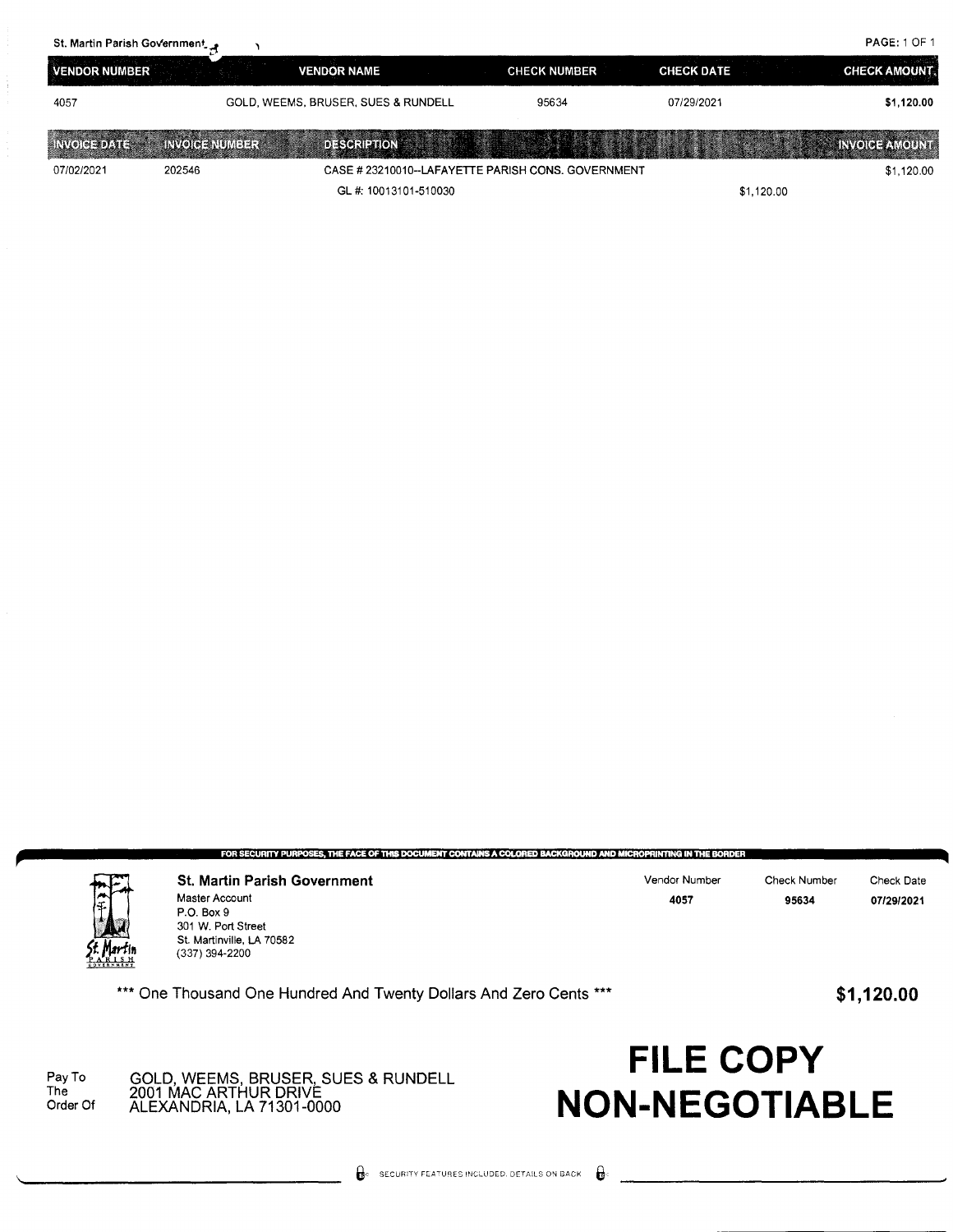Independence of the stand

 $\mathcal{K}^-$ 

DO NOT WRITE / SIGN / STAMP BELOW THIS LINE  $\sim 10$ **DEPOSITORY BANK ENDORSEMENT**  $\Psi$  M<sup>2</sup> iver **v** 

inited leads, are the security features growded an IIsh darkness which meet can be the conductivity quade an  $\sim$  $\theta$ 

Security Features - Results of Check alterations

 $\bullet$  the second particle  $\bullet$  . The second particle is the second constant on  $\bullet$  ,  $\bullet$  ,  $\bullet$  ,  $\bullet$  ,  $\bullet$  ,  $\bullet$  ,  $\bullet$  ,  $\bullet$  ,  $\bullet$  ,  $\bullet$  ,  $\bullet$  ,  $\bullet$  ,  $\bullet$  ,  $\bullet$  ,  $\bullet$ 

 $\bullet$  Date experiments of  $\bullet$  and  $\theta$  , which is a positive of the contractor  $\phi$  and

 $\bullet$  , where  $\bullet$  is a distinct  $\mathcal{O}(\mathcal{O}(2^d))$  , and  $\mathcal{O}(\mathcal{O}(2^d))$  , and  $\mathcal{O}(\mathcal{O}(2^d))$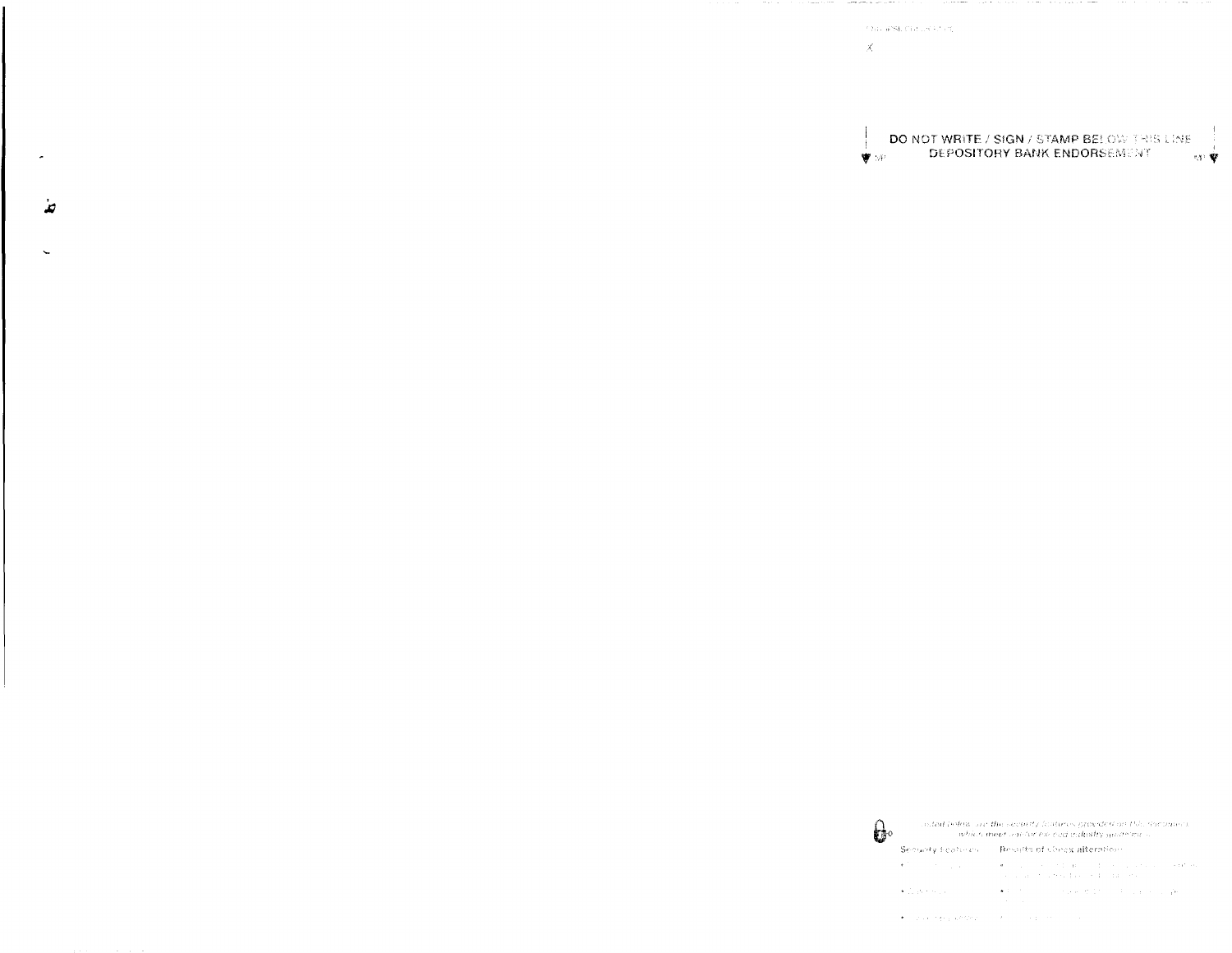55 310' 510' 30

(A Professional Law Corporation) 2001 MacArthur Drive Alexandria, LA 71301

RECEIVED

(318) 445-6471 Federal Tax ID: 72-0970307 For Services Rendered Through: June 30, 2021 Statement No. 202546 7/2/2021

ST MARTIN PARISH **GOVERNMENT** 

JUL **O 6 2021** 

St. Martin Parish Government Chester Cedars, Parish President P.O. Box 9 St. Martinville, LA 70582

 $\bar{t}$ 

**Matter or Opposing Party:** Lafayette Parish Consolidated Govrnment

**Case Number:** 23210010

**Current Billing:** 1,120.00

Previous Balance Due: 0.00

Trust Account Payments: 0.00<br>
Total Now Due: 1,120.00

**Amount Enclosed:** 

PLEASE RETURN THIS PAGE WITH YOUR PAYMENT. Thank you for your cooperation.

Pursuant to Rule 1.8 (e) of the Louisiana Rules of Professional Conduct and our agreement for legal services, this statement may contain charges for paralegal services and for advanced court costs, litigation or other reasonably incurred expenses directly related to your representation, including computer legal research charges, long distance telephone expense, copying charges, mileage, and outside courier service charges.

*dJY~.*  **7- \_:I. I/-** *:z\_.,* **2.,** 

**J**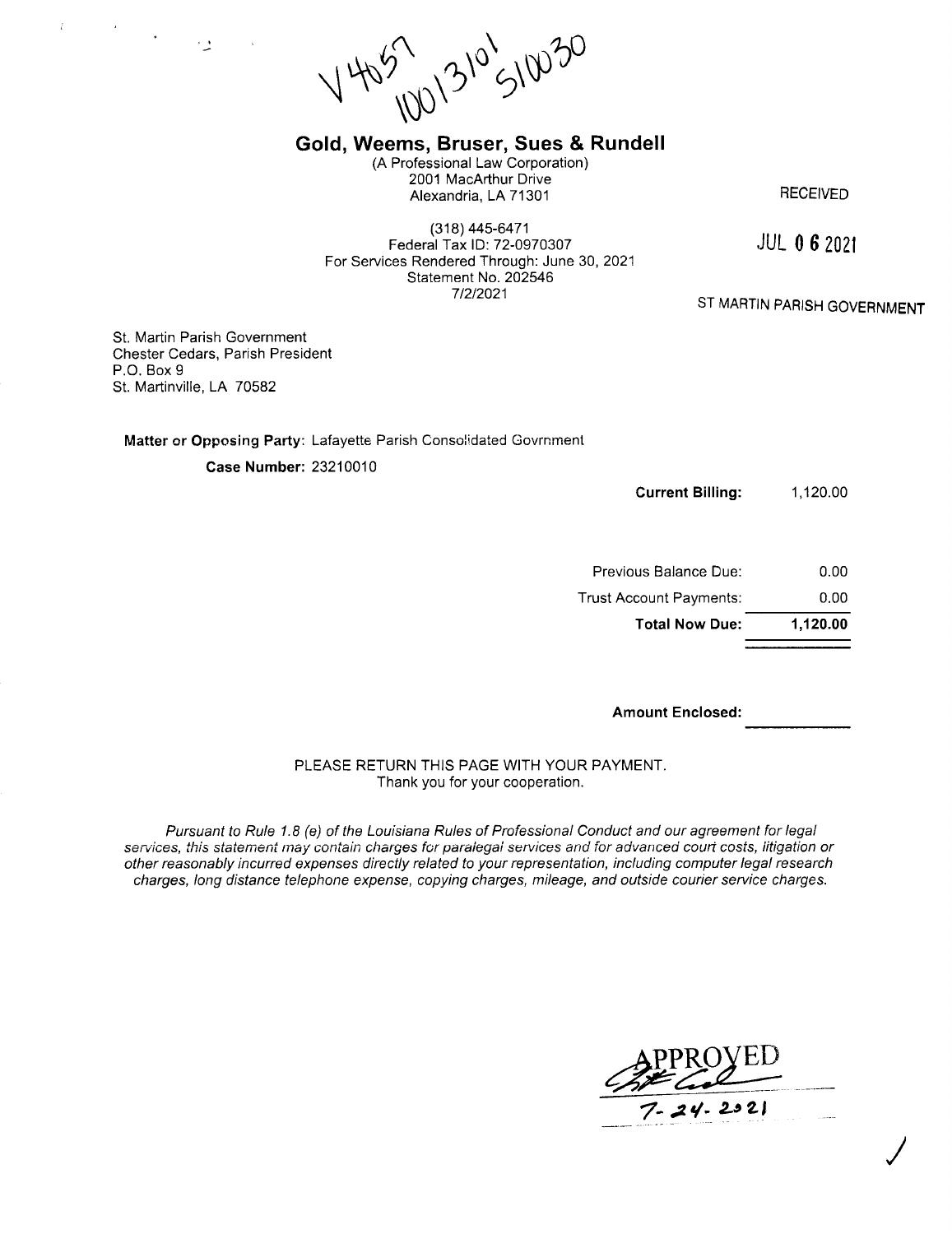(A Professional Law Corporation) 2001 MacArthur Drive Alexandria, LA 71301

(318) 445-6471 Federal Tax ID: 72-0970307 For Services Rendered Through: 06/30/2021 Statement No. 202546 7/2/2021

St. Martin Parish Government Chester Cedars, Parish President P.O. Box 9 St. Martinville, LA 70582

. **.J** 

#### **Matter or Opposing Party:** Lafayette Parish Consolidated Govrnment

**Case Number:** 23210010

| <b>Professional Fees</b>                                                                                                                                                                              | Rate         | <b>Hours</b> |
|-------------------------------------------------------------------------------------------------------------------------------------------------------------------------------------------------------|--------------|--------------|
| 06/03/2021<br>Michael J. OShee                                                                                                                                                                        | 200.00       | 2.00         |
| Review St. Martin Parish Ordinance RE flood control and permits and Chester<br>Cedars email; prepare notes RE potential permit issues.                                                                |              |              |
| 06/03/2021<br>Michael J. OShee                                                                                                                                                                        | 200.00       | 2.00         |
| Prepare email to Chester Cedars RE development ordinance and levee<br>issues; work on opposition inserts RE Lafayette proposed project                                                                |              |              |
| 06/03/2021<br>Steven M. Oxenhandler                                                                                                                                                                   | 200.00       | 0.30         |
| Received and reviewed email and attachments sent by Chester Cedars<br>related to, among other things, permitting requirement for any work done<br>affecting possible flooding and similar occurrences |              |              |
| 06/07/2021<br>Michael J. OShee                                                                                                                                                                        | 200.00       | 1.10         |
| Review ordinance challenges RE "overbroad" and "vague" language; prepare<br>notes on relevant Federal and State decisions; prepare email to C. Cedars<br>RE revision to levee definition              |              |              |
| 06/07/2021<br>Steven M. Oxenhandler                                                                                                                                                                   | 200.00       | 0.10         |
| Received and reviewed Chester Cedars email regarding deleting certain<br>portion of "levee" definition in ordinance change.                                                                           |              |              |
| 06/14/2021<br>Steven M. Oxenhandler                                                                                                                                                                   | 200.00       | 0.10         |
| Received and reviewed Chester Cedar's proposed ordinance amendment re -<br>levees.                                                                                                                    |              |              |
|                                                                                                                                                                                                       | Total Hours: | 5.60         |
|                                                                                                                                                                                                       | Total Fees:  | 1,120.00     |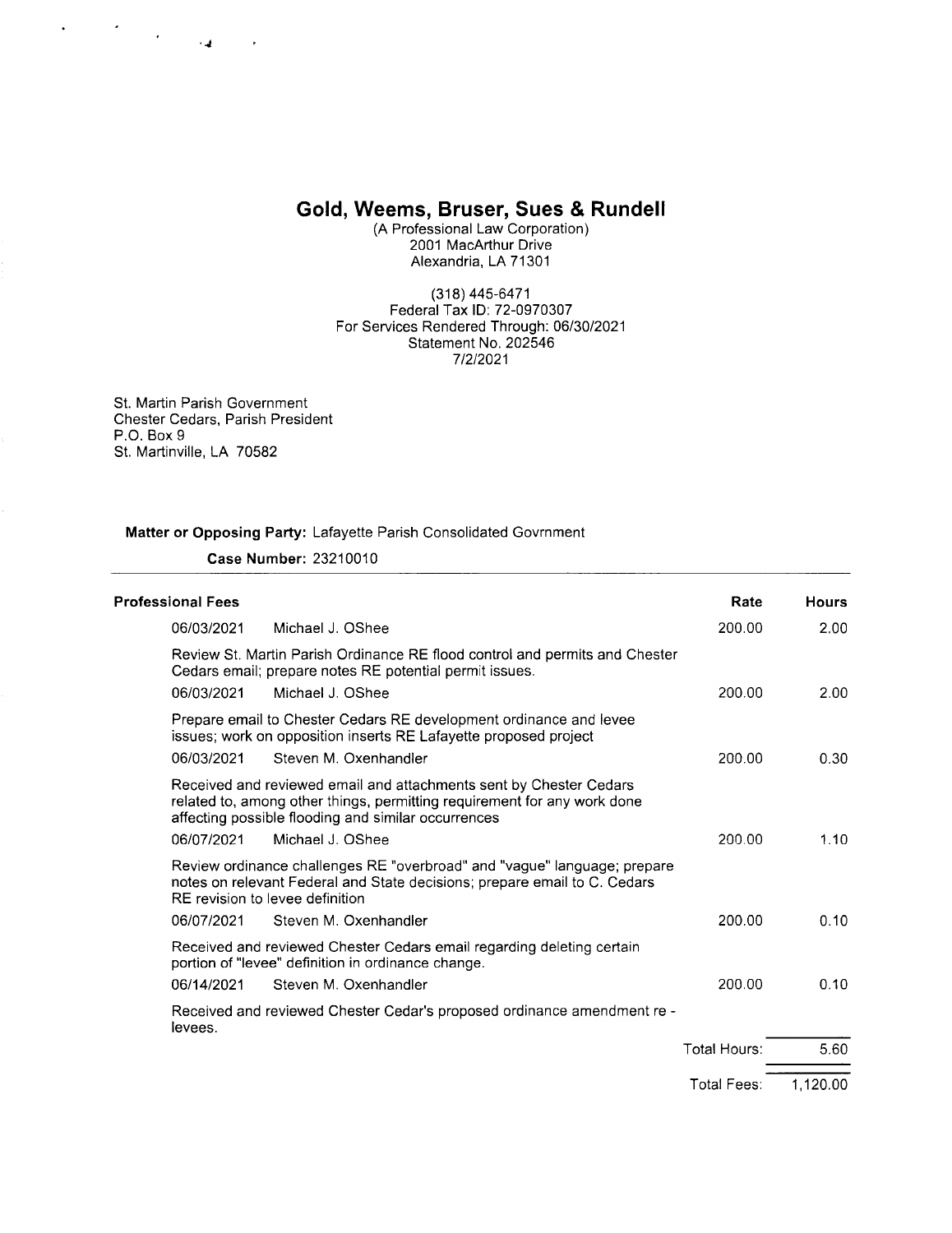| Gold, Weems, Bruser, Sues & Rundell<br>Matter or Opposing Party: Lafayette Parish Consolidated Govrnment<br>Case Number: 23210010 |                                     |                         |          |
|-----------------------------------------------------------------------------------------------------------------------------------|-------------------------------------|-------------------------|----------|
| <b>Payments</b><br>06/15/2021                                                                                                     | St. Martin Parish Gov't - Ck. 94985 | 1,940.00                |          |
|                                                                                                                                   |                                     | 1,940.00                |          |
| Trust Balance:                                                                                                                    |                                     | <b>Current Billing:</b> | 1,120.00 |
|                                                                                                                                   |                                     | Previous Balance Due:   | 0.00     |
|                                                                                                                                   |                                     | Trust Account Payments: | 0.00     |
|                                                                                                                                   |                                     | <b>Total Now Due:</b>   | 1,120.00 |

 $\overline{\phantom{a}}$ 

 $\label{eq:2} \frac{1}{\sqrt{2}}\left(\frac{1}{\sqrt{2}}\right)^2\left(\frac{1}{\sqrt{2}}\right)^2\left(\frac{1}{\sqrt{2}}\right)^2\left(\frac{1}{\sqrt{2}}\right)^2\left(\frac{1}{\sqrt{2}}\right)^2\left(\frac{1}{\sqrt{2}}\right)^2.$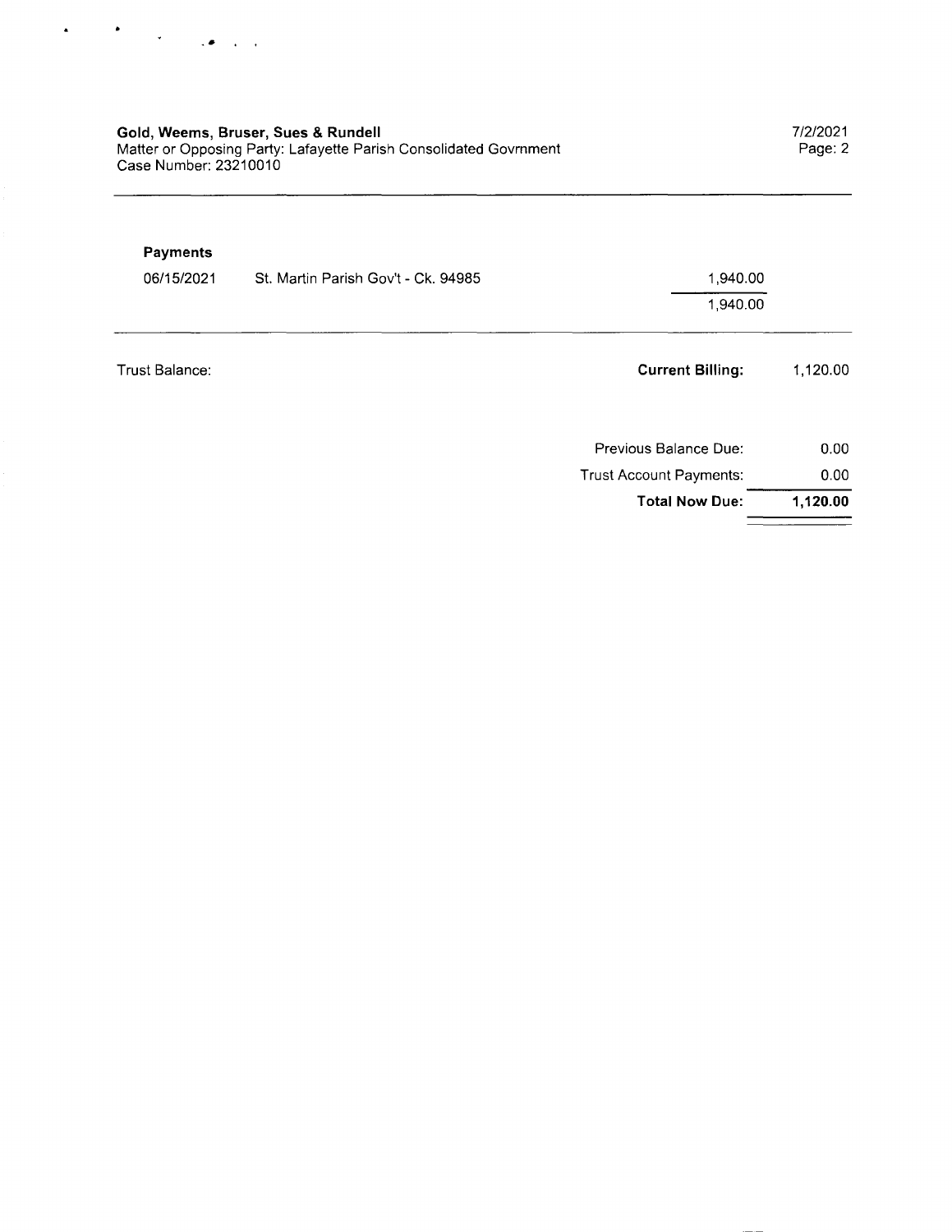| St. Martin Parish Government                                                                               | Page 1<br>of $1$                                                                                               | <b>Check Number:</b>                                     | 00094985                          |
|------------------------------------------------------------------------------------------------------------|----------------------------------------------------------------------------------------------------------------|----------------------------------------------------------|-----------------------------------|
| Invoice Date<br><b>Invoice Number</b><br>05/31/2021 23210010                                               | <b>Description</b><br>ratori komunika kunika ku<br>MAY SERVICES LAFAYETTE PARISH GOVERNMENT                    | ita al Gradi<br>ី ជាស្ថិតក<br>W.                         | Invoice Amount<br>\$1,940.00      |
| a sa salar                                                                                                 | GL-10013101-510030<br><b>College</b>                                                                           |                                                          | <b>Contractor</b>                 |
|                                                                                                            |                                                                                                                |                                                          |                                   |
|                                                                                                            |                                                                                                                |                                                          |                                   |
|                                                                                                            |                                                                                                                |                                                          |                                   |
|                                                                                                            |                                                                                                                |                                                          |                                   |
|                                                                                                            |                                                                                                                |                                                          |                                   |
|                                                                                                            |                                                                                                                |                                                          |                                   |
|                                                                                                            |                                                                                                                |                                                          |                                   |
|                                                                                                            |                                                                                                                |                                                          |                                   |
|                                                                                                            |                                                                                                                |                                                          |                                   |
|                                                                                                            |                                                                                                                |                                                          |                                   |
|                                                                                                            |                                                                                                                |                                                          |                                   |
|                                                                                                            |                                                                                                                |                                                          |                                   |
|                                                                                                            |                                                                                                                |                                                          |                                   |
|                                                                                                            |                                                                                                                |                                                          |                                   |
|                                                                                                            |                                                                                                                |                                                          |                                   |
|                                                                                                            |                                                                                                                |                                                          |                                   |
|                                                                                                            |                                                                                                                |                                                          |                                   |
|                                                                                                            |                                                                                                                |                                                          |                                   |
| Vendor No.<br>4057                                                                                         | Vendor Name and Company<br>GOLD, WEEMS, BRUSER, SUES & RUNDELL                                                 | Check No.<br><b>Check Date</b><br>00094985<br>06/10/2021 | <b>Check Amount</b><br>\$1,940.00 |
|                                                                                                            | FOR SECURITY PURPOSES, THE FACE OF THIS DOCUMENT CONTAINS A COLORED BACKGROUND AND MICROPRINTING IN THE BORDER |                                                          |                                   |
| <b>St. Martin Parish Government</b><br>Master Account                                                      |                                                                                                                | Vendor<br>Check                                          | Check                             |
| P.O. Box 9<br>301 W. Port Street                                                                           |                                                                                                                | Number<br>Date<br>4057<br>06/10/2021                     | Number<br>00094985                |
| St. Martinville, LA 70582<br>(337) 394-2200                                                                |                                                                                                                |                                                          |                                   |
|                                                                                                            |                                                                                                                |                                                          | \$1,940.00                        |
| Pay One Thousand Nine Hundred Forty Dollars and 00 cents ******                                            |                                                                                                                |                                                          |                                   |
|                                                                                                            |                                                                                                                |                                                          |                                   |
| GOLD, WEEMS, BRUSER, SUES & RUNDELL<br>To The<br>2001 MAC ARTHUR DRIVE<br>Order Of<br>ALEXANDRIA, LA 71301 |                                                                                                                | <b>FILE COPY</b><br><b>NON-NEGOTIABLE</b>                |                                   |
|                                                                                                            |                                                                                                                |                                                          |                                   |
|                                                                                                            | SECURITY FEATURES INCLUDED. DETAILS ON BACK                                                                    | $\mathbf{e}$                                             |                                   |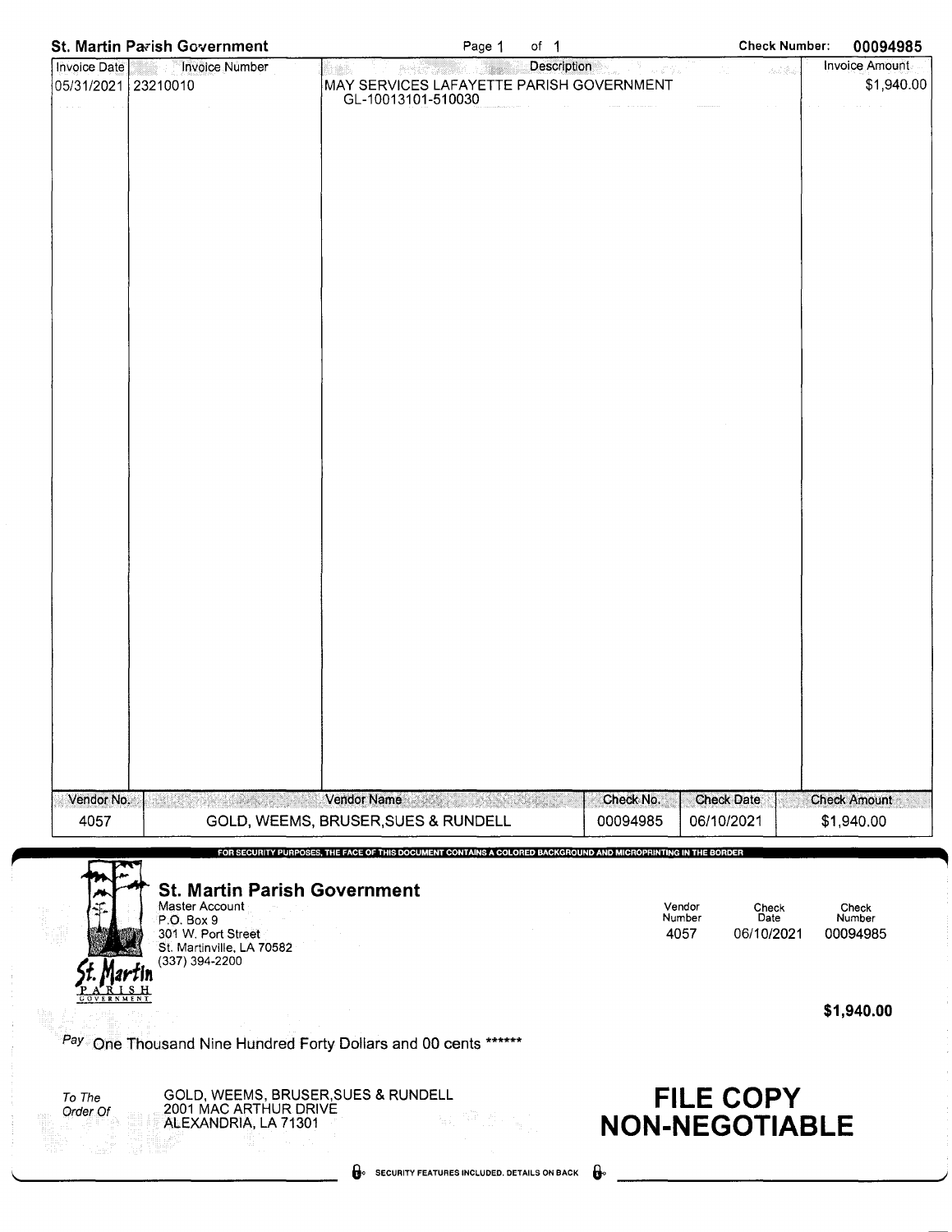$\mathcal{O}(\mathcal{O}(\log n))$ 

 $\bar{\tau}$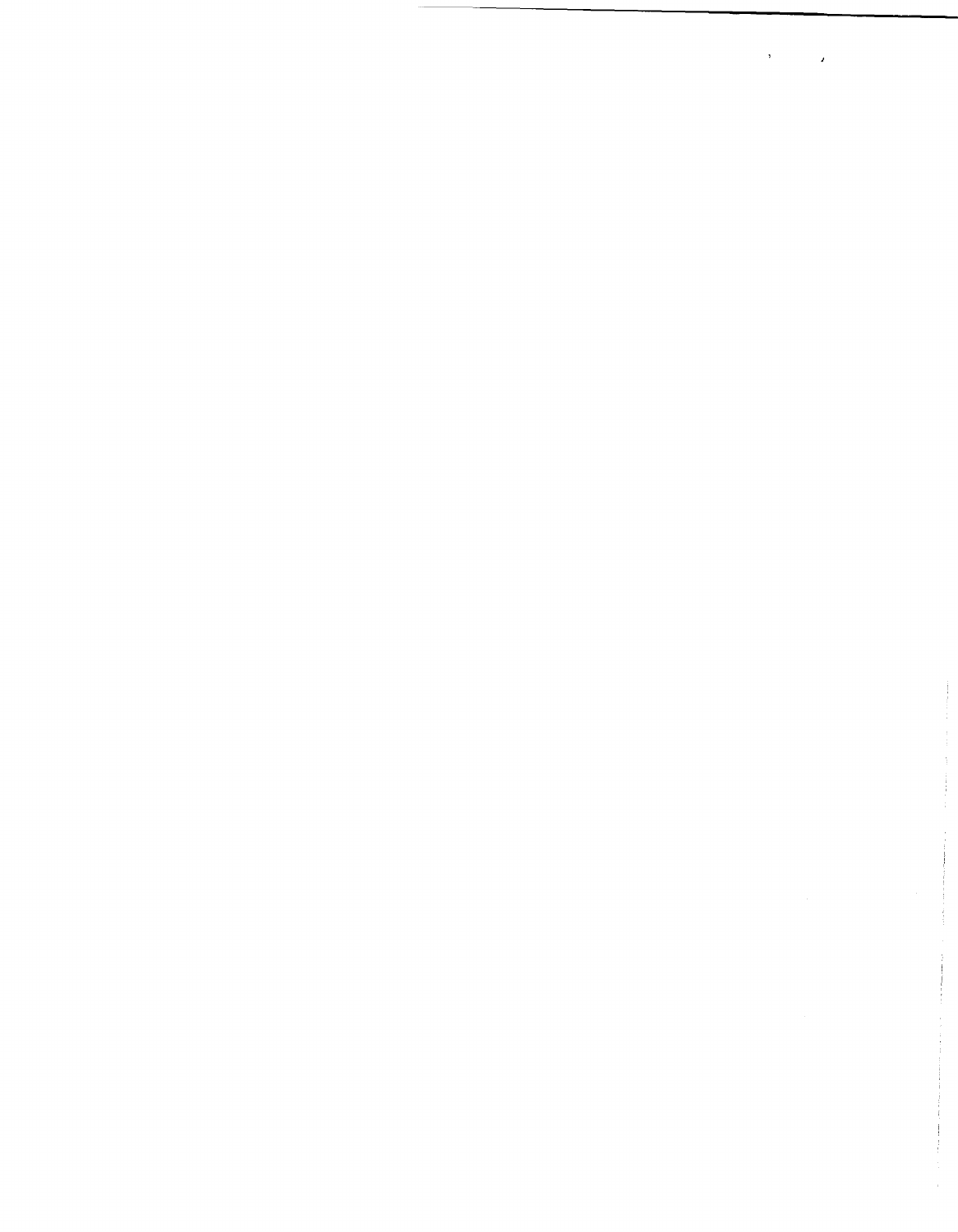### **Chester Cedars**

 $\mathcal{A}=\mathcal{A}$  .

| From:        | Steven Oxenhandler <soxenhandler@goldweems.com></soxenhandler@goldweems.com> |
|--------------|------------------------------------------------------------------------------|
| Sent:        | Thursday, June 3, 2021 8:11 AM                                               |
| To:          | <b>Chester Cedars</b>                                                        |
| Subject:     | St. Martin Parish v LCG                                                      |
| Attachments: | Bill for services rendered in May 2021.PDF                                   |
|              |                                                                              |

**Importance:** 

High

Good morning:

I hope, you are well. Thanks for the recent update.

Here, I am attaching our bill for services rendered in the above matter, which I ask you to place in line for payment at your earliest convenience. If you have any questions, please call or email me.

In the meantime, take care and stay well.

Thank you.

 $\mathcal{O}(\mathcal{O}_2(\mathcal{X}))$  the set of  $\mathcal{O}_2(\mathcal{O}_2(\mathcal{X}))$  . The set of

**WEEMS** 

**Steven M. Oxenhandler**  Gold Weems Bruser Sues  $\delta$ 2001 MacArthur Drive P.O. Box 6118 Alexandria, LA 71307-6118 P 318.445.6471 / F 318.445.6476 soxenhandler@ weems.com www. weems.com

General Fund<br>Logal Freet

This e-mail is from a law firm, Gold Weems Bruser Sues & Rundell ("GW") and is intended solely for the person addressed. If you believe you received this e-mail in error, please notify the sender immediately, delete the e-mail and do not copy or disclose it to anyone. If you are not an existing client of GW, this e-mail does not make you a client unless it specifically says so, and you should not disclose anything to GW in reply that you expect to be held in confidence. If you properly received this e-mail as a client, co-counsel or retained expert of GW, please maintain its contents in confidence to preserve the attorney-client or work product privilege that may be available to protect confidentiality.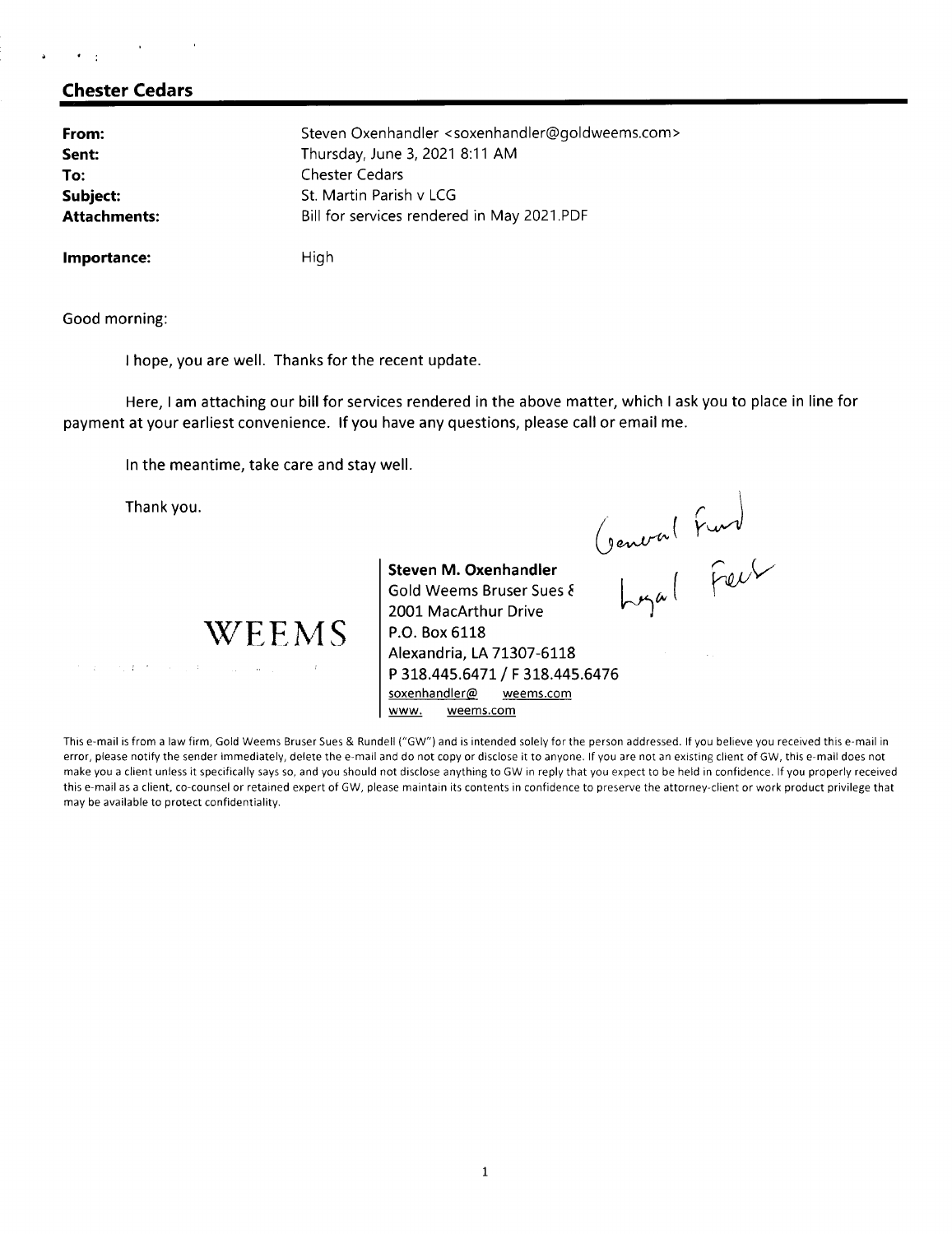

(A Professional Law Corporation) 2001 MacArthur Drive Alexandria, LA 71301



(318) 445-6471 Federal Tax ID: 72-0970307 For Services Rendered Through: May 31, 2021 Statement No. 201933 6/2/2021

St. Martin Parish Government Chester Cedars, Parish President P.O. Box 9 St. Martinville, LA 70582

**Matter or Opposing Party:** Lafayette Parish Consolidated Govrnment

**Case Number:** 23210010

**Current Billing:** 1,940.00

| <b>Total Now Due:</b>          | 1.940.00 |
|--------------------------------|----------|
| <b>Trust Account Payments:</b> | 0.00     |
| Previous Balance Due:          | 0.00     |

**Amount Enclosed:** 

#### PLEASE RETURN THIS PAGE WITH YOUR PAYMENT. Thank you for your cooperation.

Pursuant to Rule 1.8 (e) of the Louisiana Rules of Professional Conduct and our agreement for legal services, this statement may contain charges for paralegal services and for advanced court costs, litigation or other reasonably incurred expenses directly related to your representation, including computer legal research charges, long distance telephone expense, copying charges, mileage, and outside courier service charges.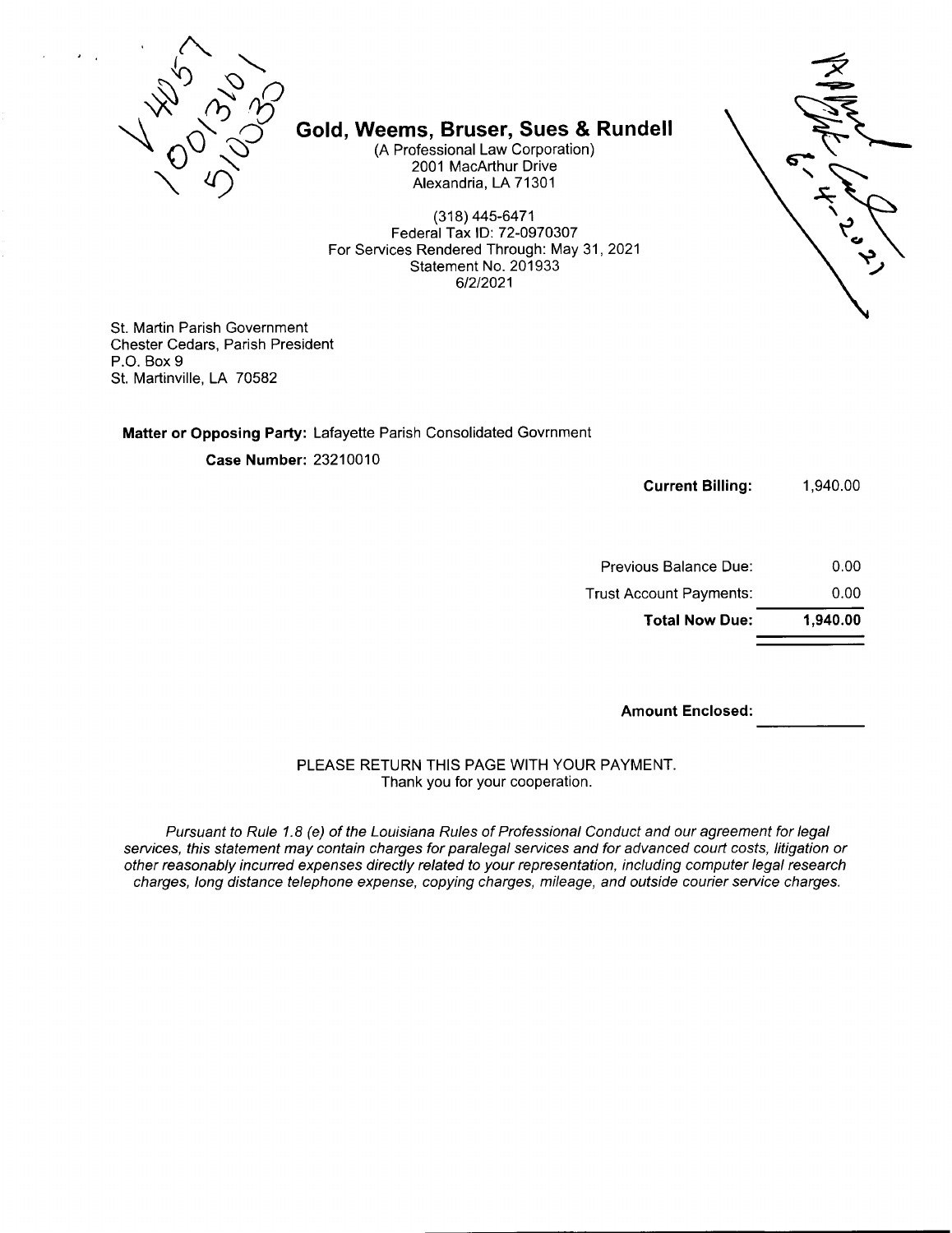(A Professional Law Corporation) 2001 MacArthur Drive Alexandria, LA 71301

(318) 445-6471 Federal Tax ID: 72-0970307 For Services Rendered Through: 05/31/2021 Statement No. 201933 6/2/2021

St. Martin Parish Government Chester Cedars, Parish President P.O. Box 9 St. Martinville, LA 70582

 $\label{eq:1} \frac{1}{2}\sum_{i=1}^n\frac{1}{2}\sum_{i=1}^n\frac{1}{2}\sum_{i=1}^n\frac{1}{2}\sum_{i=1}^n\frac{1}{2}\sum_{i=1}^n\frac{1}{2}\sum_{i=1}^n\frac{1}{2}\sum_{i=1}^n\frac{1}{2}\sum_{i=1}^n\frac{1}{2}\sum_{i=1}^n\frac{1}{2}\sum_{i=1}^n\frac{1}{2}\sum_{i=1}^n\frac{1}{2}\sum_{i=1}^n\frac{1}{2}\sum_{i=1}^n\frac{1}{2}\sum_{i=1}^n\frac{$ 

#### **Matter or Opposing Party:** Lafayette Parish Consolidated Govrnment

**Case Number:** 23210010

| <b>Professional Fees</b> |                                                                                                                                                                                                                            | Rate   | <b>Hours</b> |
|--------------------------|----------------------------------------------------------------------------------------------------------------------------------------------------------------------------------------------------------------------------|--------|--------------|
| 05/26/2021               | Michael J. OShee                                                                                                                                                                                                           | 200.00 | 2.30         |
|                          | Meet with Chester Cedars and Kasey Courville RE proposed Lafayette<br>Project; prepare meeting notes.                                                                                                                      |        |              |
| 05/26/2021               | Michael J. OShee                                                                                                                                                                                                           | 200.00 | 0.80         |
| injunction.              | Review drainage project materials; work on outline and basis for parish                                                                                                                                                    |        |              |
| 05/26/2021               | Michael J. OShee                                                                                                                                                                                                           | 200.00 | 1.20         |
|                          | Examine injunction case law RE prevention of acts in violation of law;<br>examine servitude issues and injunction.                                                                                                         |        |              |
| 05/26/2021               | Steven M. Oxenhandler                                                                                                                                                                                                      | 200.00 | 1.00         |
|                          | Met with Chester Cedars, St. Martin Parish President, and Kasey Couville,<br>PW Director, about LCG's proposal to remove spoil banks in St. Martin Parish<br>and legal avenues to prevent the proposal.                    |        |              |
| 05/27/2021               | Michael J. OShee                                                                                                                                                                                                           | 200.00 | 1.50         |
|                          | Examine case law, civil code provisions and statutes RE public things, public<br>use RE navigable rivers and banks of navigable water bodies.                                                                              |        |              |
| 05/27/2021               | Michael J. OShee                                                                                                                                                                                                           | 200.00 | 2.40         |
|                          | Work on opposition to Lafayette project; draft arguments and legal theories.                                                                                                                                               |        |              |
| 05/27/2021               | Steven M. Oxenhandler                                                                                                                                                                                                      | 200.00 | 0.30         |
|                          | Received, reviewed, and responsed to Chester Cedars email transmitting St.<br>Martin Parish Home Rule Charter and photos/timelines from residents<br>adversely impacted by heavy rain and corresponding high flood waters. |        |              |
| 05/28/2021               | Steven M. Oxenhandler                                                                                                                                                                                                      | 200.00 | 0.10         |